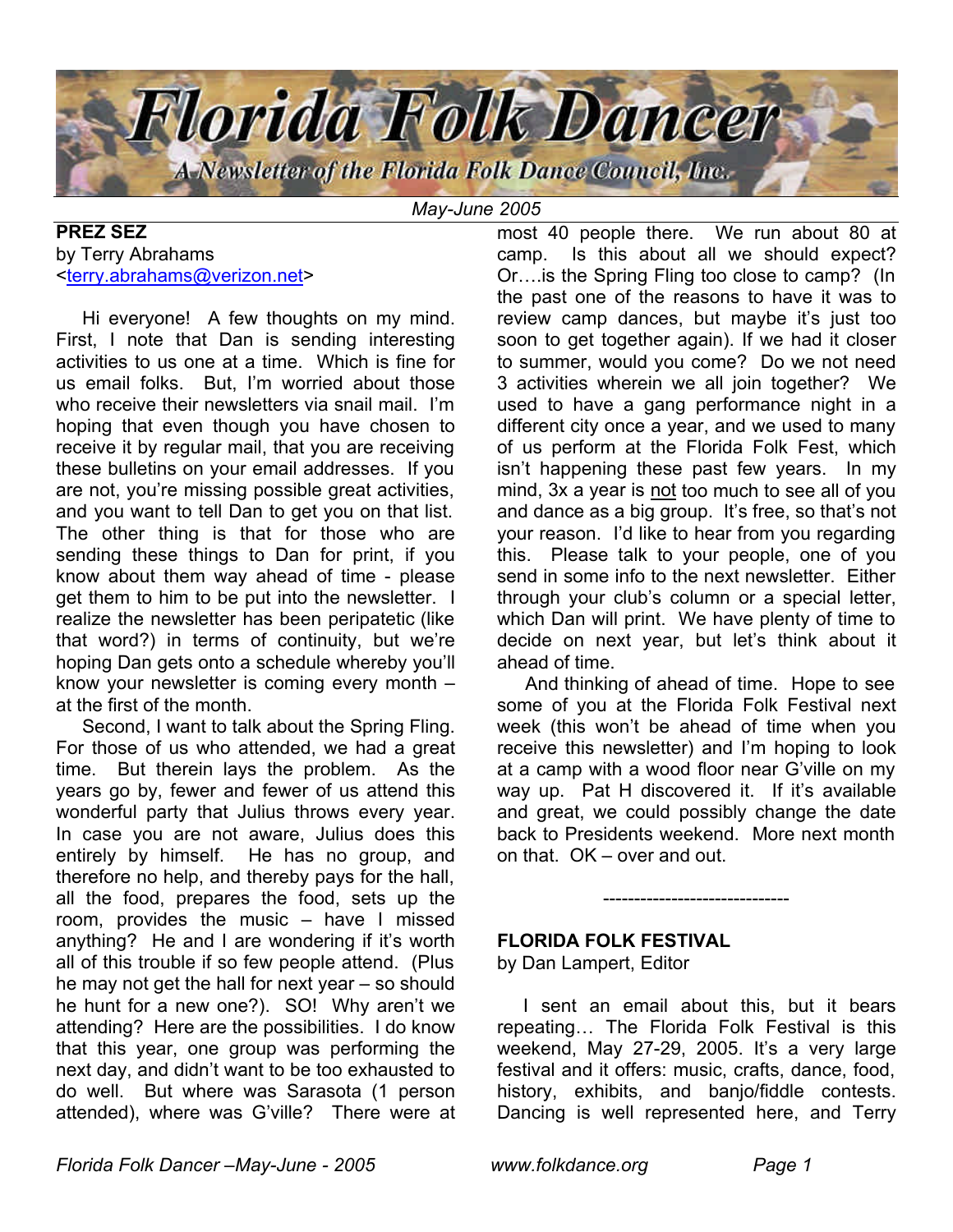Abrahams will be teaching Israeli dances with the Klaysmer band on Saturday night from 7-9 PM.

**Location:** the location is White Springs, which is north of Gainesville on I-75, where I-75 crosses I-10. If you are in Orlando, make a carpool with your friends.

**Price:** \$15 a day per person or \$35 for the weekend. If you register online, you'll save \$5.

 Their web site is comprehensive and beautiful. For complete information, click here: www.floridafolkfestival.com

------------------------------

## **ORLANDO INT'L FOLK DANCE CLUB**

By: Pat Henderson

 Yes, we are still dancing in Orlando although we came close to selling the farm recently! Of course, the group is happy that Bobby and I are still here. In fact, the group threw a wine and cheese party on April 27 just because it had been awhile since we had a party. It was also Joan and Wally Washington's last night with us before their hiatus to Michigan for the summer. A smaller number than usual from our group attended the Spring Fling in Port Orange on April 30. Thanks again to Julius for all the work that he did in providing a very special day of dancing. The event with all the trimmings is his gift to the Florida folk dance community. It was great to have a day of request dancing. By the time that you read this, Altyn Kuanishbaeva will be headed back to Kazakhstan. Many of you enjoyed meeting her and dancing with her at camp. Her belly dance will be one of the most memorable moments from this year's camp. We wish her all the best as she returns with a U.S. high school diploma. One phenomenal coincidence is that she was placed in the home of Beck Hutchinson who dances in Ann Robinson's Middle Eastern group. Neither of them specified dance on their exchange student paper work! Speaking of Ann, she and her husband, Danny, are leading a trip to Branson, Missouri, from September 26 to October 1. The cost including airfare from Orlando, lodging, breakfast, dinner, buses, and 10 shows for

about \$1,100. If you are interested in joining the group, contact her at: 407-671-7748.

 Bobby and I attended the Mayfair Ball in St. Cloud on May 14. We enjoyed the English dance event and we heard that 65 people attended. It is always great to dance to live music and Full Circle provided excellent tunes. Two Cousins was chosen as the first dance of the ball. George Fogg would be so proud!

 Traveling since the last newsletter article includes: Lucy Birkemeier to Chicago to help out after her son's appendectomy, Eva Gaber to California for Passover and Juanita Schockey to West Virginia for the last high school graduation of a grandchild. Bobby and I plan to attend the Florida Folk Festival in White Springs over Memorial Day weekend.

 Remember that our group dances every Wednesday through June. We take July and August **Contract Contract Contract Contract Contract Contract Contract Contract Contract Contract Contract Contract Contract Contract Contract Contract Contract Contract Contract Contract Contract Contract Contract Contrac** 

**Special event night:** Wednesday, June 1, 7:30pm.--Join us for a joint 75th birthday party for Juanita and a 9th anniversary celebration for Joe and Lucy Birkemeier. June 1 is actually the date for both of them. Juanita is planning to bring most of the birthday goodies herself.

# **A POEM FROM A DANCER AT THE SNOWBALL**

by Susan Levasseur, written December 5, 2004

------------------------------

White lights, a wood floor, stars in the ceiling.

Musicians mellow as soft air and a story stage. A caller; rhythmic as a drum. Smooth cement stairs and a pure white door.

In the glossy, spiked windows: dancers spiraling phantom swirls; larger than life.

I open the door.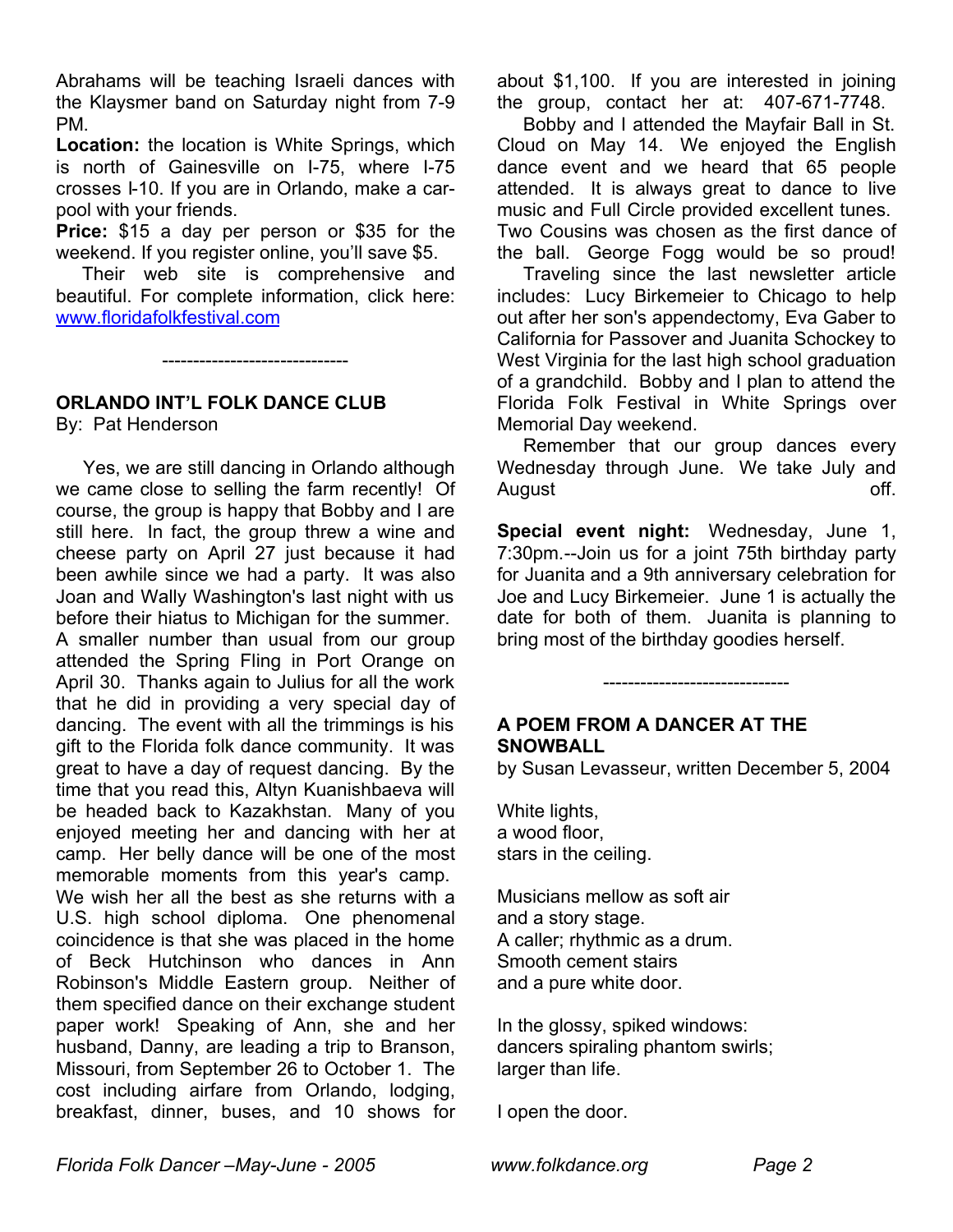A whole new world… and I forget myself.

My petty, parapet will dissolves into walls, into dance driven larger than life.

Heroes and heroines.

Embraces of shared lives. Mixed blood, ruddy cheeks, pounding hearts – and we dance!

We play heroes and heroines music, our flashing sword. Our skirts – great red capes and our men with warm sweaters; and our men dance!

Larger than life and better.



------------------------------

## **MARK YOUR CALENDAR**

# **Saturday, June 4, The Celtic dance invasion: Breton and Irish Set dances**

**WHERE:** 308 W University Ave (the NEW GDMA building!) **WHEN:** Saturday, June 4, 2- 5 pm **\$?**: Free to UF students; \$5 for all others; no partner required; people of all ages and dance levels welcome **Q?** Contact Stefan Craciun /craciuns@ufl.edu/ 352-870-0526 **WHAT:** Doriane Rencker and Yutaka Usui (http://www.geocities.com/wildsets/) presenting: Breton dances- what the Celtic population of Brittany, France was doing in Roman Empire times and is still doing & Irish music was MADE FOR SETDANCING not Riverdance - Men, keep your

shirts on!! In Irish pubs today, all the rage is the incredibly fun Setdancing !!

**June 10-19, Dance on the Water Croatia /Adriatic Sea Cruise.**  www.folkdanceonthewater.org

**July 2-9, Norwegian and Swedish Music and Dance** at Buffalo Gap Camp**.** www.nordicfiddlesandfeet.org

**July 4-13, French Canada with Yves Moreau and Jim Gold.** www.jimgold.com

**August 1-13, Bulgaria – Koprivshtitsa Folk Festival.** www.jimgold.com

**August 13-September 5, Mainewoods Dance Camp.**

**September 9-12, Israeli Dance Camp**, Dany Ben Shalom, Ruthy Slann

------------------------------

## **NEWS FROM GAINESVILLE**

by Raluca <rarosca@ufl.edu>

Things to do in Gainesville (see for the whole list:

http://www.satellitemag.com/?q=issue/2005/ma y/topten )

 We have to thank Tanya Beatty for this great description:

"UF International Folkdance Club meetings on Friday nights are always fun. You get to do something fun, learn about different cultures, and actually be doing something meaningful on a Friday night. The people are some of the nicest, down to earth people you will meet and make you feel like family. And if you like meeting people from different cultures, you will find some there as well. "

in other news…

 Thanks to June's PR efforts we've seen the first workshop announced on Marilyn's 'Dance News' and in other 10 locations.

 She would be out of town for the second workshop, so let me know if you'd like to do the PR for the second workshop. Designer for the Alligator's ads most needed.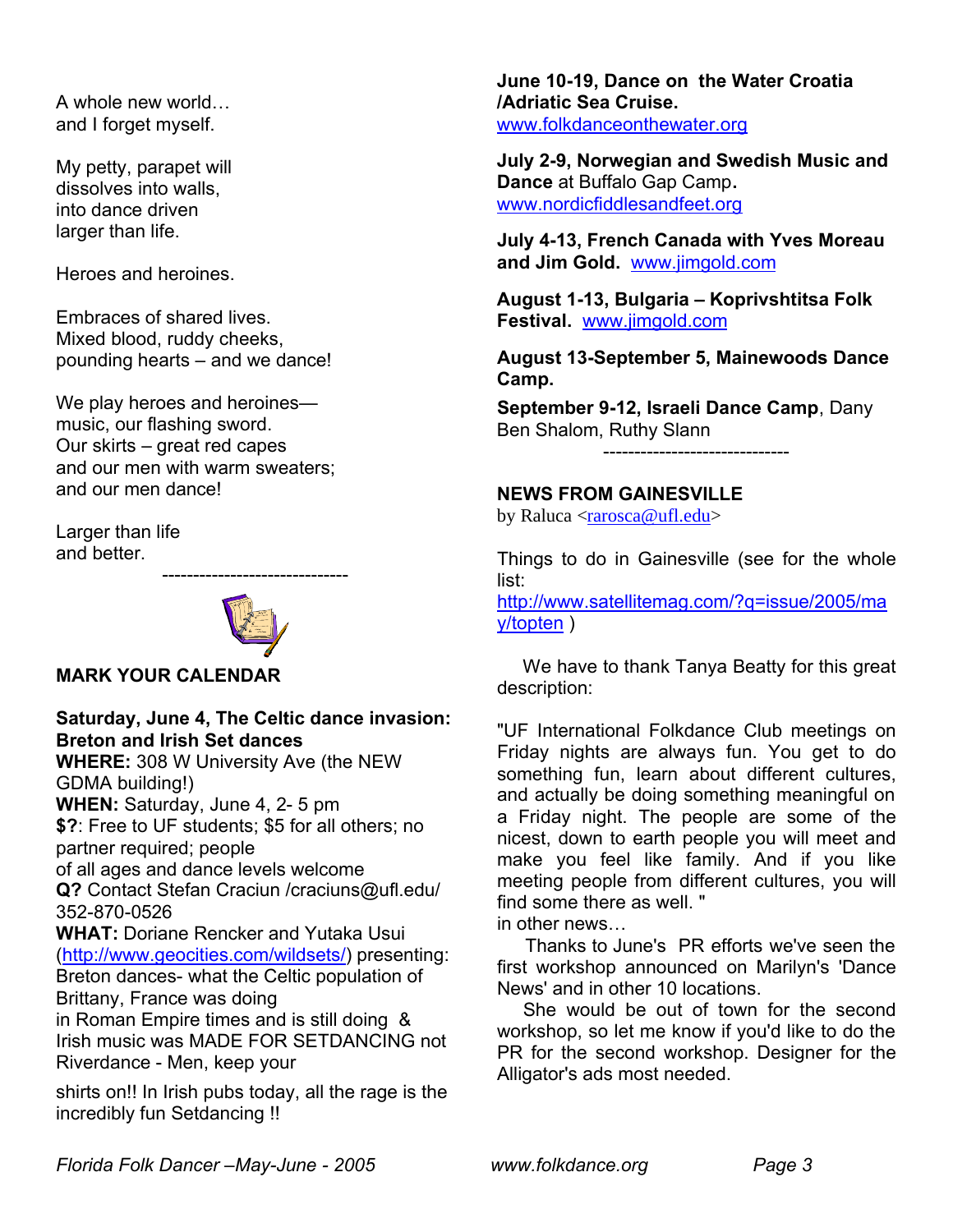#### **TAMPA – HMMM, no cleverness today - JUST TAMPA** by Terry Abrahams <terry.abrahams@verizon.net>

 Andi sent a quick note to say "we arrived safely yesterday and I'm on a dinner break from the Israeli workshop. Already learned 4 FABULOUS dances. " (She has a workshop there immediately upon arrival – nice way to start he summer), while our Israeli group limped along without her Tuesday.

 I finally decided to expand my dancing world and went to the Mayfair English Country Ball. I got to Orlando early, learned how to "do" my computer, which Bobby has generously loaded with all of his dances from his computer – we tried it Friday night and Andy approved and we will be able to stop lugging our tapes around. Believe it or not, we thought of a few dances Bobby didn't have. I didn't think that was possible! Got to the workshop where John, Jean and I played in one of the rooms. while Val and someone else played in the other room. (I LOVE to play – too bad I don't practice and get better) There were very nice snacks, so they would dance 1/2 hour, small break, etc. Then a two hour break for dinner and a bunch of us went to a seafood restaurant that was excellent. On back, changed to our "costumes" and there was a really good band for the evening, so we had a good time. Not as many men as we would like (quel surprise) but – what the hey! Next day instead of going back to the workshop, I joined the Orlando Israeli gang for a performance at a Sunday School, and after they figured out how to get the electricity working (!), we did 3 dances and then taught the kids a couple. It was good to see the Orlando group again. I got home in time to hear the symphony play a Mancini night. What a nice weekend. I'm also doing lots of theater stuff, have decided to contribute time to the American Cancer Society, went down to Sanibel to see my sis – so I keep busy!

 Our Jen (Israeli) graduated last week, she will leave us at the end of the month. Sad for us – happy for her – she'll be working at Disney – so will join the Israeli group there. Ursula is in the Ukraine, Ken leaves for camp soon.

Summer is tough for us! But Bobby Ward has been coming a little to Friday night, Ken has too. So that has helped. We also Russell (from Spring Fling) come one night, which was great! Wasn't he a nice addition to the Fling…

 I think this issue is to be in a two-month at a time newsletter – so I can't figure out whether I will have been in Bulgaria before the next one or not. I'm traveling with Jim Gold (who is with some of our FFDC people in Norway, with Lee – as we speak), and I think there's over 30 of us now. You can still join if you want! See ya! Terry

> **Pictures from FFD Camp Ocala, Florida, 2-27-2005**

------------------------------



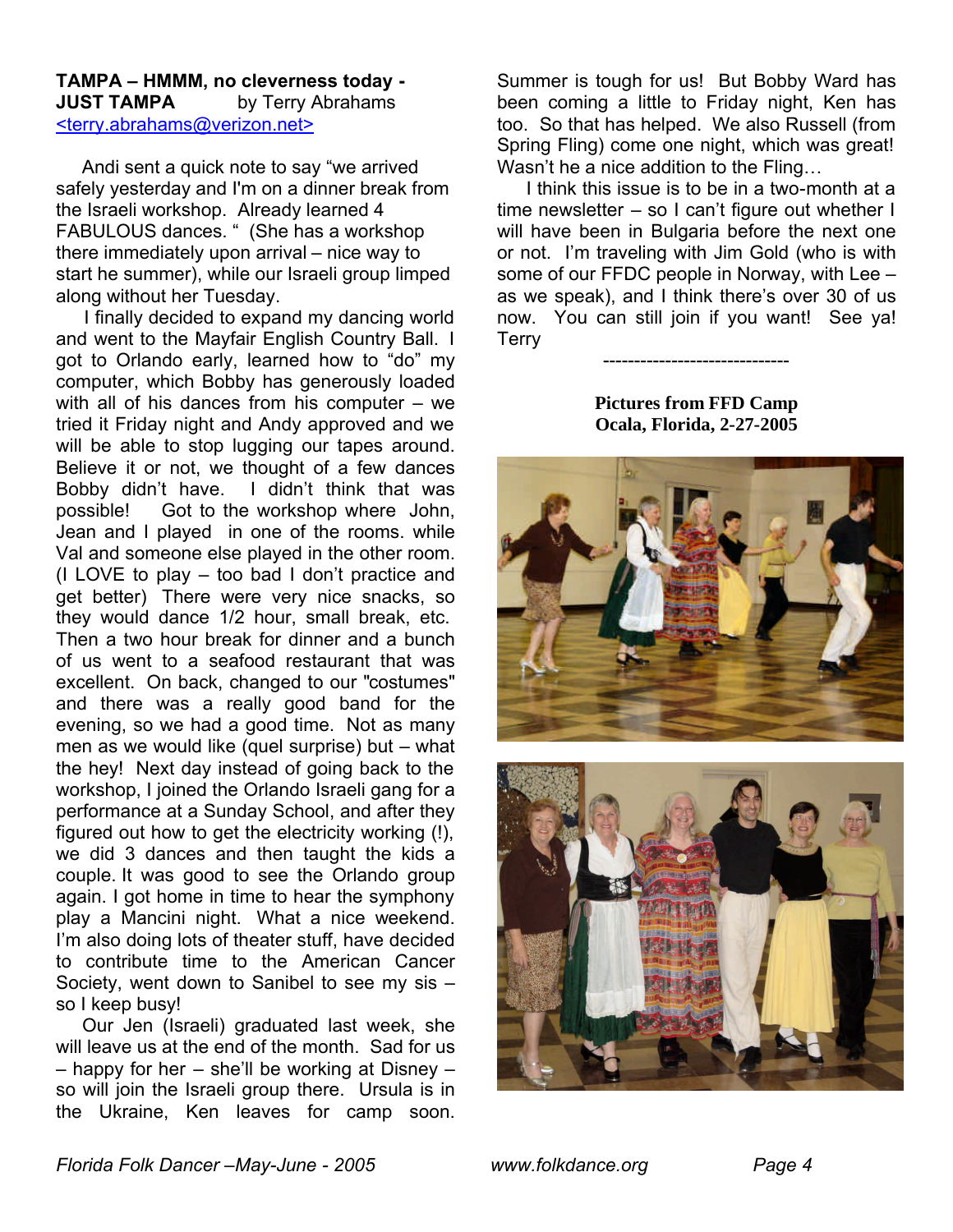









All pictures sent in by Ann Kessler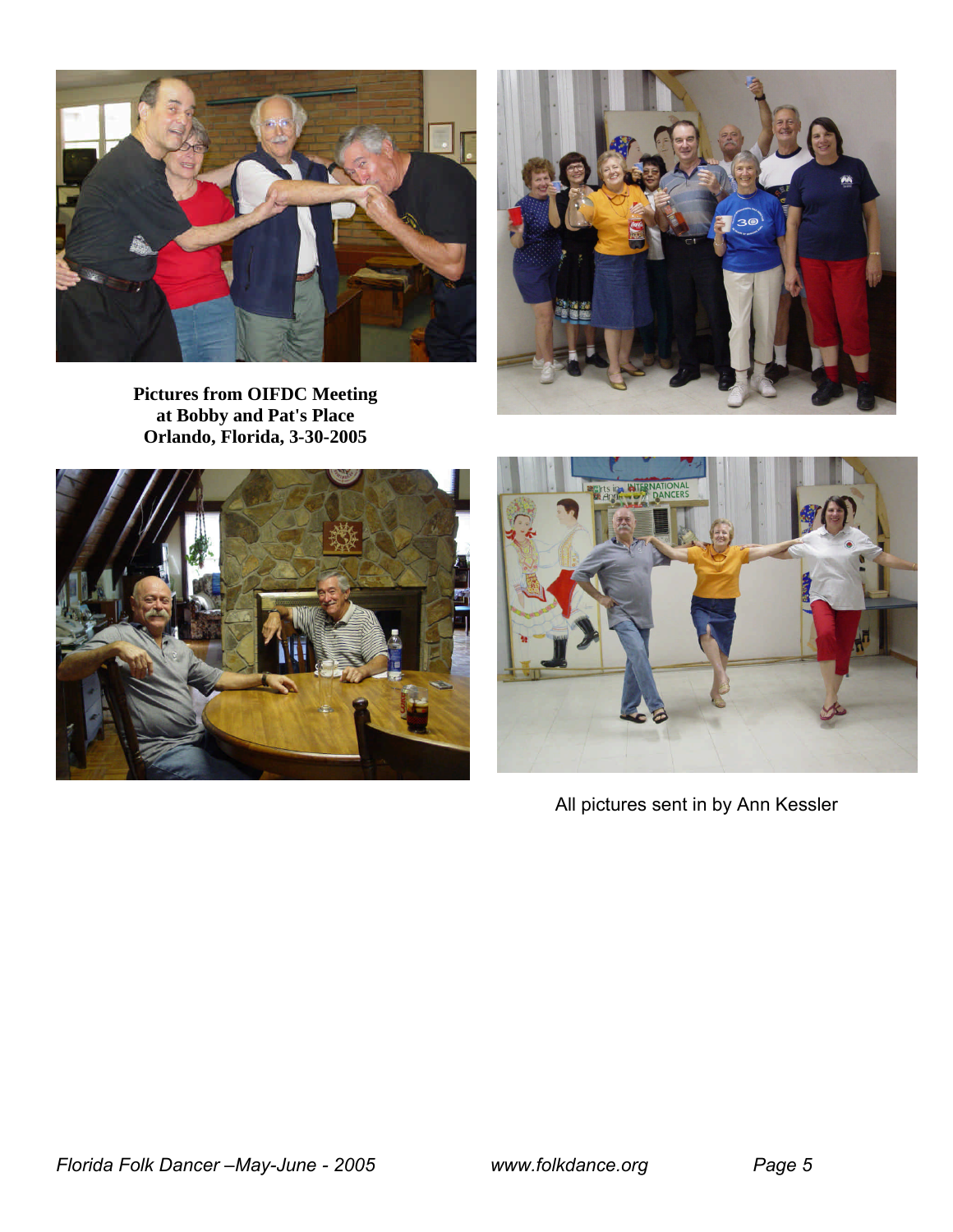#### **FLORIDA FOLK DANCER**

 Florida Folk Dancer is a monthly publication of the Florida Folk Dance Council, Inc., a nonprofit corporation whose purpose is to further knowledge, performance, and recreational enjoyment of International Folk Dance.

#### **2005 FFDC OFFICERS:**

President: Terry Abrahams 813-324-1231 terry.abrahams@verizon.net VP: John Daly 321-951-9623 jbdaly@compuserve.com Treasurer: Pat Henderson 407-275-6247 henderp@bellsouth.net

|  | Secretary:                                   | Jean Murray<br>321-952-7025<br>mmurray9496@cfl.rr.com                        |  |
|--|----------------------------------------------|------------------------------------------------------------------------------|--|
|  | Editor /<br>Historian:                       | Dan Lampert<br>PO Box 151719<br>Altamonte Spgs., FL 32715<br>dan@webuniv.com |  |
|  | Send all submissions to the Editor during th |                                                                              |  |

 Send all submissions to the Editor during the last week of the month, to be published the first week of the next month.

 Copyright: articles in the Florida Folk Dancer are copyright by the Florida Folk Dance Council, Inc., or by their individual authors.

 Subscriptions are \$15 per year and include membership in the Florida Folk Dance Council. The membership year runs from one Annual Camp (usually February) to the next. Members can receive the newsletter electronically if desired.

For more info: www.folkdance.org

-

Return Address FFDC Newsletter Editor Post Office Box 151719 Altamonte Springs, FL 32715-1719 USA

**FIRST CLASS**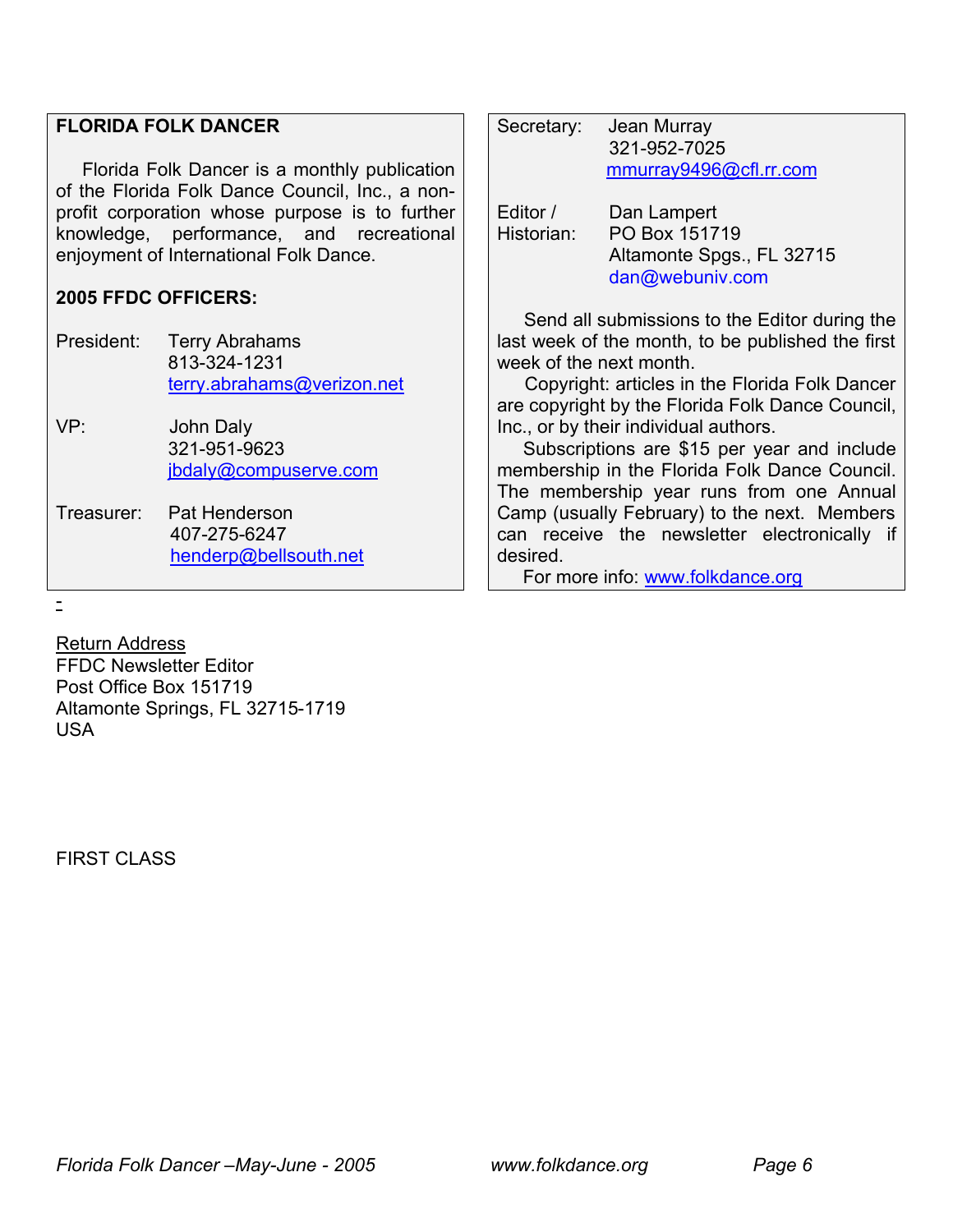| <b>BEGINNING BANK BALANCE: January 1, 2004:</b>                     |           | 9271.32                    |           |
|---------------------------------------------------------------------|-----------|----------------------------|-----------|
| <b>NEWSLETTER</b>                                                   | 869.78    |                            |           |
| FL DEPT STATE                                                       | 122.50    |                            |           |
| <b>OFFICE</b>                                                       | 189.27    |                            |           |
| <b>WEB ADDRESSES</b>                                                | 140.00    |                            |           |
| <b>CAMP 2004</b>                                                    |           |                            |           |
| <b>SYLLABUS</b>                                                     | 465.29    |                            |           |
| PETTY CASH                                                          | 250.00    |                            |           |
| <b>INSTRUCTORS</b>                                                  | 1,814.70  |                            |           |
| <b>VENDOR</b>                                                       | 100.00    |                            |           |
| <b>SNACKS</b>                                                       | 95.67     |                            |           |
| <b>FACILITIES</b>                                                   | 8,624.50  |                            |           |
| <b>T-SHIRTS/BUTTONS</b>                                             | 363.33    |                            |           |
| <b>REFUNDS</b>                                                      | 700.00    |                            |           |
| <b>VIDEOS</b>                                                       | 363.99    |                            |           |
| <b>RETURNED CHECK</b>                                               | 215.00    |                            |           |
| <b>CAMP 2004 TOTAL</b>                                              | 12,992.48 |                            |           |
| <b>DEPOSITS</b>                                                     | 9,957.82  |                            |           |
| <b>DUES</b>                                                         | 280.00    |                            |           |
| <b>CAMP 2005</b>                                                    |           |                            |           |
| <b>SYLLABUS</b>                                                     | 546.24    |                            |           |
| PETTY CASH                                                          | 200.00    |                            |           |
| <b>INSTRUCTORS</b>                                                  | 2,035.70  |                            |           |
| <b>GIFTS FOR OFFICERS</b>                                           | 30.00     |                            |           |
| <b>SNACKS</b>                                                       | 93.60     |                            |           |
| <b>FACILITIES</b>                                                   | 8,671.15  |                            |           |
| <b>T-SHIRTS/BUTTONS</b>                                             | 402.41    |                            |           |
| <b>REFUNDS</b>                                                      | 706.00    |                            |           |
| <b>VIDEOS</b>                                                       | 418.95    |                            |           |
| <b>REG. FORMS</b>                                                   | 143.08    |                            |           |
| <b>CONTEST WINNERS</b>                                              | 47.00     |                            |           |
| <b>CAMP 2005 TOTAL</b>                                              | 13,294.13 |                            |           |
| <b>DEPOSITS</b>                                                     | 13,758.00 |                            |           |
| <b>CAMP 2006</b>                                                    |           |                            |           |
| <b>DEPOSIT</b>                                                      | 175.00    |                            |           |
|                                                                     |           | <b>TOTAL</b>               |           |
| <b>TOTAL CREDITS:</b><br><b>ENDING BANK BALANCE APRIL 30, 2005:</b> | 33,267.14 | <b>DEBITS:</b><br>5,483.98 | 27,783.16 |
|                                                                     |           |                            |           |
| <b>TOTAL INCOME</b>                                                 | 23,995.82 |                            |           |